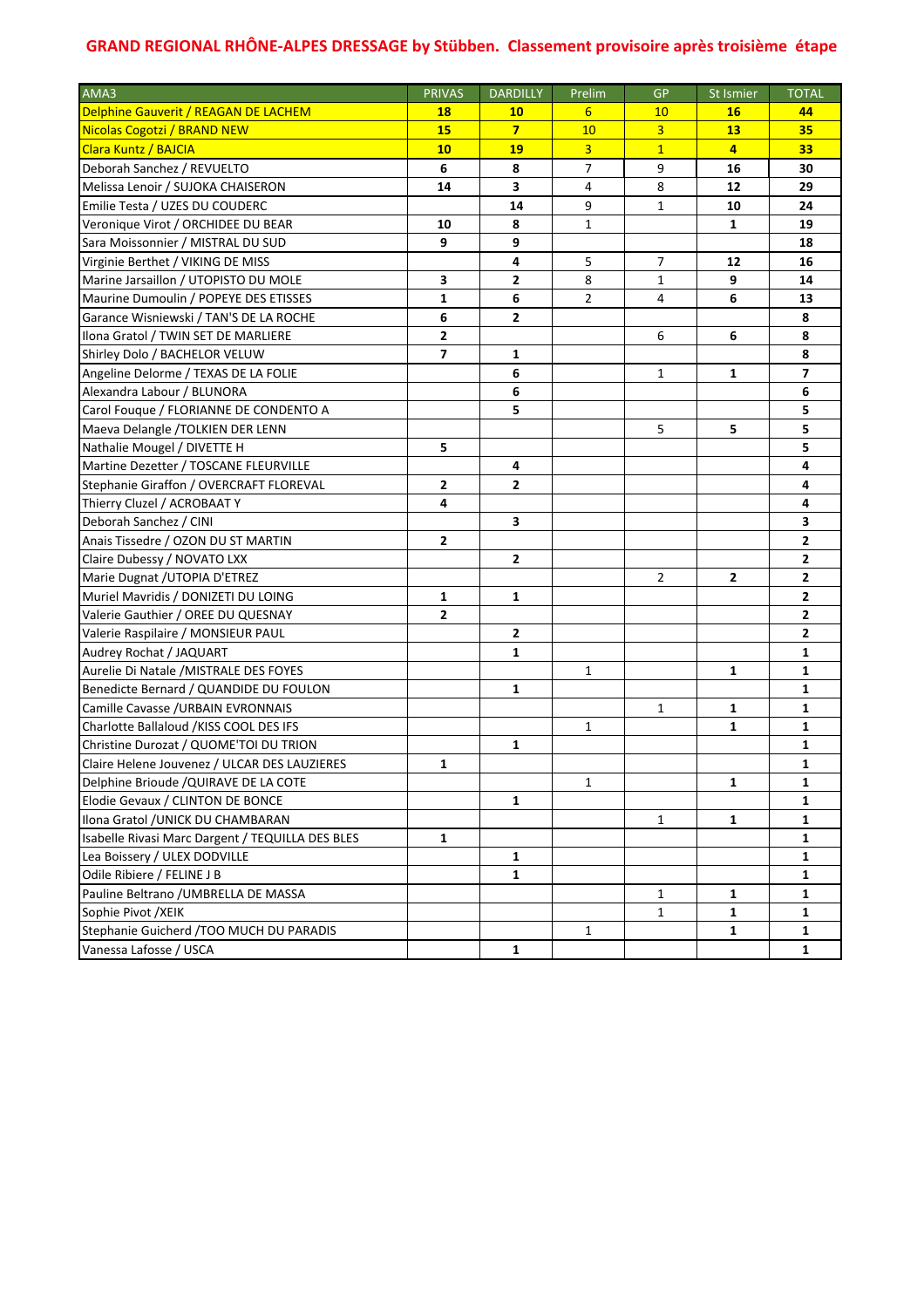| AMA <sub>2</sub>                             | <b>PRIVAS</b>  | <b>DARDILLY</b> | Prelim         | <b>GP</b>      | St Ismier      | <b>TOTAL</b>   |
|----------------------------------------------|----------------|-----------------|----------------|----------------|----------------|----------------|
| <b>Magali Holtzer / ORLANDO DE VAINS</b>     | <b>18</b>      | <b>15</b>       | 8              | 5              | <b>13</b>      | 46             |
| Jerome Delorme / TIMTSY LEPLUBO              | <b>16</b>      | <b>19</b>       |                |                |                | 35             |
| <b>Barbara Goujet / KAILY DES QUESNES</b>    |                | 12              | 6              | $\overline{7}$ | <b>13</b>      | 25             |
| Deborah Sanchez / DOLLARGIRL                 |                |                 | 10             | 9              | 19             | 19             |
| Aurelie Cantrainne / NINA                    |                | 6               | 9              | 2              | 11             | 17             |
| Joseph Lalauze / UMBERTO DES LAUZIERES       | 17             |                 |                |                |                | 17             |
| Marie Pierre Jomard / ZELYNN DU CHARPENAY    | 11             | 4               |                |                |                | 15             |
| Lorraine Poirot / VERTIGE FLEURVILLE         | 9              | 3               | 1              | 1              | 2              | 14             |
| Albane Saint Etienne / MISTIGRI DE SURCY     | 10             | 0               |                | 1              | 1              | 11             |
| Delphine Gauverit / REAGAN DE LACHEM         | 6              | 5               |                |                |                | 11             |
| Krystelle Freville /RIP OFF DU FRENE         |                |                 | 7              | 4              | 11             | 11             |
| Camille Rouchouze / SOLIGANO KERNAT          |                | 10              |                |                |                | 10             |
| Caroline Dalverny / ILISCO GRAND CHAMP       | 4              | 6               |                |                |                | 10             |
| Celine Rajon / TRISKELLE DU PLANTIS          |                | 8               | $\mathbf{1}$   | $\mathbf{1}$   | $\overline{2}$ | 10             |
| Sophia Moreau / ENIGMATIC W                  |                |                 |                | 10             | 10             | 10             |
| Nathalie Rochefort / SIR REALIST DE HUS      |                | 9               |                |                |                | 9              |
| Thomas De Lussy / DONIZETI DU LOING          | $\overline{ }$ | $\mathbf 1$     |                |                |                | 8              |
| Pauline Beltrano / UMBRELLA DE MASSA         |                | $\overline{7}$  |                |                |                | $\overline{7}$ |
| Chantal Boyer / OSADIO                       |                | 5               |                | 1              | 1              | 6              |
| Florence Puch /TSATZIKI DES BRUYERES         |                |                 | 5              | $\mathbf{1}$   | 6              | 6              |
| Marie Coumes / QUILING                       |                |                 |                | 6              | 6              | 6              |
| David Beillard / BO                          |                | $\mathbf{1}$    | 4              |                | 4              | 5              |
| Jean Noel Deleage / HAZEL DES BRIANDES       | 5              |                 |                |                |                | 5              |
| Aurelie Noharet / LOOPING                    | 4              | 0               |                |                |                | 4              |
| Virginie Bonnet / QUIETIS RAID               |                |                 |                | 3              | 3              | 3              |
| Camille Bonnefoy / NOCKIA                    |                | $\mathbf{1}$    | 1              |                | $\mathbf{1}$   | 2              |
| Cynthia Douroux / ANDANTE                    |                |                 | $\mathbf{1}$   | 1              | $\overline{2}$ | 2              |
| Ghislaine Marechal /LIRIO DE JAU             |                |                 | $\overline{2}$ |                | $\overline{2}$ | 2              |
| Lea Christin / MORFEO VIII                   |                | $\mathbf{2}$    |                |                |                | 2              |
| Maud Haldimann / NOHANT VICQ AMICOTE         |                |                 | 1              | 1              | 2              | 2              |
| Nina Zoropogui / M NAUSICA DELL'ALBERESE     |                |                 | 1              | 1              | $\mathbf{2}$   | 2              |
| Philippe Weyne / FORTISSIMO                  |                | $\mathbf{2}$    |                |                |                | $\overline{2}$ |
| Sara Moissonnier / MISTRAL DU SUD            |                | $\overline{2}$  |                |                |                | 2              |
| Camille Cavasse / URBAIN EVRONNAIS           |                |                 |                | 1              | 1              | 1              |
| Carine Herreras / REQUIEM BELLE ERRANCE      |                |                 | 1              |                | 1              | 1              |
| Chantal Boyer / TAMARA DU BARON              |                |                 | $\mathbf{1}$   |                | $\mathbf{1}$   | 1              |
| Corinne Durozat / UNE MATINEE DU TRION       |                |                 | $\mathbf 1$    |                | 1.             | ı              |
| Chloe Berthault / SOLO DE LA COMBE           |                | 1               |                |                |                | 1              |
| Claire Helene Jouvenez / ULCAR DES LAUZIERES | 1              | 0               |                |                |                | 1              |
| Emilie Lebrun / FORTUNA                      |                |                 | 1              |                | 1              | 1              |
| Emilie Verite /URBANUS                       |                |                 |                | 1              | 1              | 1              |
| Fleur Guittard / UTINAM DU MAGAY             |                |                 | $\mathbf{1}$   |                | 1              | 1              |
| Elina Schmid / STELLA ESTEPHANIA             |                | 1               |                |                |                | 1              |
| Elisabeth Edel / GENTLEMAN VH APPELSVOORDE   |                | $\mathbf{1}$    |                |                |                | 1              |
| Elisabeth Pacchiano / TOP MODEL DU MAGAY     |                | $\mathbf{1}$    |                |                |                | 1              |
| Gilles Foubert / NEIGE DE CAROLLES           |                | $\mathbf{1}$    |                |                |                | 1              |
| Jennifer Tabonet / UCELO DES EFFEUILLERS     |                | $\mathbf{1}$    |                |                |                | 1              |
| Maud Haldimann / CISOSTAR                    |                |                 | 1              |                | 1              | 1              |
| Militza Bodi /FANDENCOUVER VH WEIDSEHOF      |                |                 | 1              |                | 1              | 1              |
| Sophie Pivot /XEIK                           |                |                 | 1              |                | 1              | 1              |
| Martine Dezetter / TOSCANE FLEURVILLE        |                | 1               |                |                |                | 1              |
| Sandrine Latour / SPRINTER LUCERNAIS         |                | $\mathbf{1}$    |                |                |                | 1              |
| Severine Uribe / SAMOURAI DES RUNES          |                | $\mathbf{1}$    |                |                |                | 1              |
| Anne Charlotte Benard /ZEZERE                |                |                 |                |                |                | 0              |
| Emma Chabert /DIRE STRAITS                   |                |                 | 3              | 8              |                | 0              |
| Maeva Delangle / TOLKIEN DER LENN            |                |                 | 1              |                |                | 0              |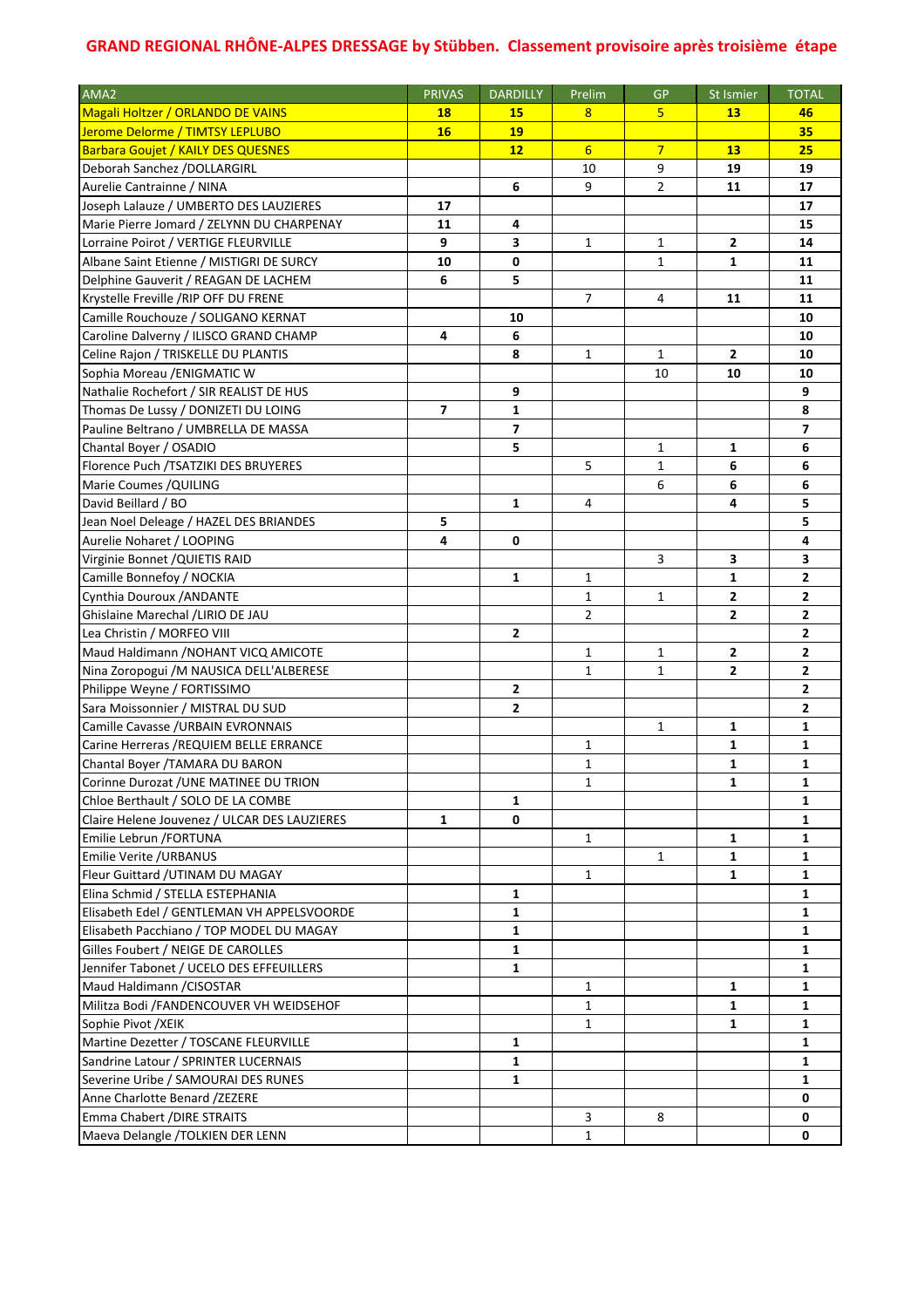| AMA1                                                | <b>PRIVAS</b>  | <b>DARDILLY</b> | Prelim         | <b>GP</b>      | <b>St Ismier</b> | <b>TOTAL</b>             |
|-----------------------------------------------------|----------------|-----------------|----------------|----------------|------------------|--------------------------|
| <b>Alice Duran / AVITA V</b>                        | 19             | 17              | 5.             | 10             | 15               | 51                       |
| Rosalie Chabert / ROBERTA (ALIAS POLKA DES ROSSATS) |                | 16              | 10             | $\overline{9}$ | 19               | 35                       |
| <b>Maud Simon / SHEINRICH MAY</b>                   | 19             | 14              |                |                |                  | 33                       |
| Isabelle Grange / QUAMPERO                          | 12             | 16              |                |                |                  | 28                       |
| Pauline Gosselin / TANDREO DE LA MURE               | 8              | 6               | $\overline{7}$ | $\overline{2}$ | 9                | 23                       |
| Valerie Chauve / ROMANTICA DE BONCE                 | 11             |                 | 8              | $\mathbf{1}$   | 9                | 20                       |
| Virginie Dupont / CILONA'S EUREKA                   |                |                 | 9              | 8              | 17               | 17                       |
| Charlotte Ronchail / QUEMADOR ER                    | 10             |                 |                | 6              | 6                | 16                       |
| Marion Foulet / FEELING GOOD                        | 4              |                 | 4              | $\overline{7}$ | 11               | 15                       |
| Laetitia Carlier / BOBBY                            |                | $\overline{ }$  | 6              | $\mathbf{1}$   | 7                | 14                       |
| Virginie Dupont / QUANTUM III                       | $\overline{ }$ | 4               |                |                |                  | 11                       |
| Bruno Gindre / DE NYLA DONNERFEE                    | 9              |                 |                |                |                  | 9                        |
| Lou Menguy / ROCKER DREAMFIGHTER                    |                | 9               |                |                |                  | 9                        |
| Melanie Plasson / BARTOLINI                         |                | 9               |                |                |                  | 9                        |
| Brune Lacroix / CRISTAL                             |                | 7               |                |                |                  | $\overline{\phantom{a}}$ |
| Kimberly Allen Cote / WOLKENZAUBER                  | $\overline{7}$ |                 |                |                |                  | $\overline{7}$           |
| Eva Thomas / UN SO SANT                             |                |                 | $\overline{2}$ | 3              | 5                | 5                        |
| Sonia Medvedieff /TOSCANO                           |                |                 |                | 5              | 5                | 5                        |
| Fabienne Letissier /WALKYRIE DE BONCE               |                |                 |                | 4              | 4                | 4                        |
| Emmanuelle Rambeaud / RAVELLE                       |                | 4               |                |                |                  | 4                        |
| Pauline Brunet Manquat / SUNSHINE BOY               |                |                 | 3              |                | 3                | 3                        |
| Justine Guieu /TENTATION BLUE                       |                |                 | 1              | $\mathbf{1}$   | $\overline{2}$   | $\overline{2}$           |
| Christine Dorken / RAIKKONEN                        |                |                 |                | $\mathbf{1}$   | $\mathbf{1}$     | $\mathbf{1}$             |
| Severine Uribe / SAMOURAI DES RUNES                 |                | $\mathbf{1}$    |                |                |                  | $\mathbf{1}$             |

| <b>AMA ELITE</b>                       | <b>PRIVAS</b> | <b>DARDILLY</b> | Prelim          | GP | St Ismier | <b>TOTAL</b> |
|----------------------------------------|---------------|-----------------|-----------------|----|-----------|--------------|
| <b>Fabienne Barriere / VERDI</b>       | 14            | <b>15</b>       | 9               | 8  | 17        | 46           |
| <b>Aurore Bimet / DIAMANT</b>          | 15            | 9               | 10 <sup>°</sup> | 9  | 19        | 43           |
| <b>Emmanuelle Giavarini / CONTESSE</b> | 20            | 19              |                 |    |           | 39           |
| Chloe Berthault / TENORIO DE VERLIN    | 15            | 19              |                 |    |           | 34           |
| Emmanuel Minot / LETIZIA VEJVAD        |               | 10              |                 | 7  | 7         | 17           |
| Tami Kramer / PRICELESS                | 14            |                 |                 |    |           | 14           |
| Albane Vauterin / QUICK MIND           |               |                 | 8               | 6  | 14        | 14           |
| Dorina Schmid / GRAND AUGUSTINUS       |               | 13              |                 |    |           | 13           |
| Agathe Ducrot / AZURO                  |               | 12              |                 |    |           | 12           |
| Sandrine Constantin /TSARINE DES BEAUX |               |                 |                 | 10 | 10        | 10           |
| Noemie Ruillat /SIR LANKA              |               |                 | 7               |    | 7         |              |
| Audrey Baeumlin / OLEADO               | 7             |                 |                 |    |           |              |
| Berangere Duport / WOLKCHEN            |               |                 | 6               |    | 6         | 6            |
| Nathalie Bouteloup / PYTCHEPOY         | 4             |                 |                 |    |           | 4            |
| Marianne Bauer / OCEANO TROIS COMMUNES |               | 4               |                 |    |           | 4            |
| Laurence Bouvet / LOVELY MARGOT        | 3             |                 |                 |    |           | 3            |
| Emmanuelle Rambeaud / RAVELLE          |               | $\overline{2}$  |                 |    |           | 2            |